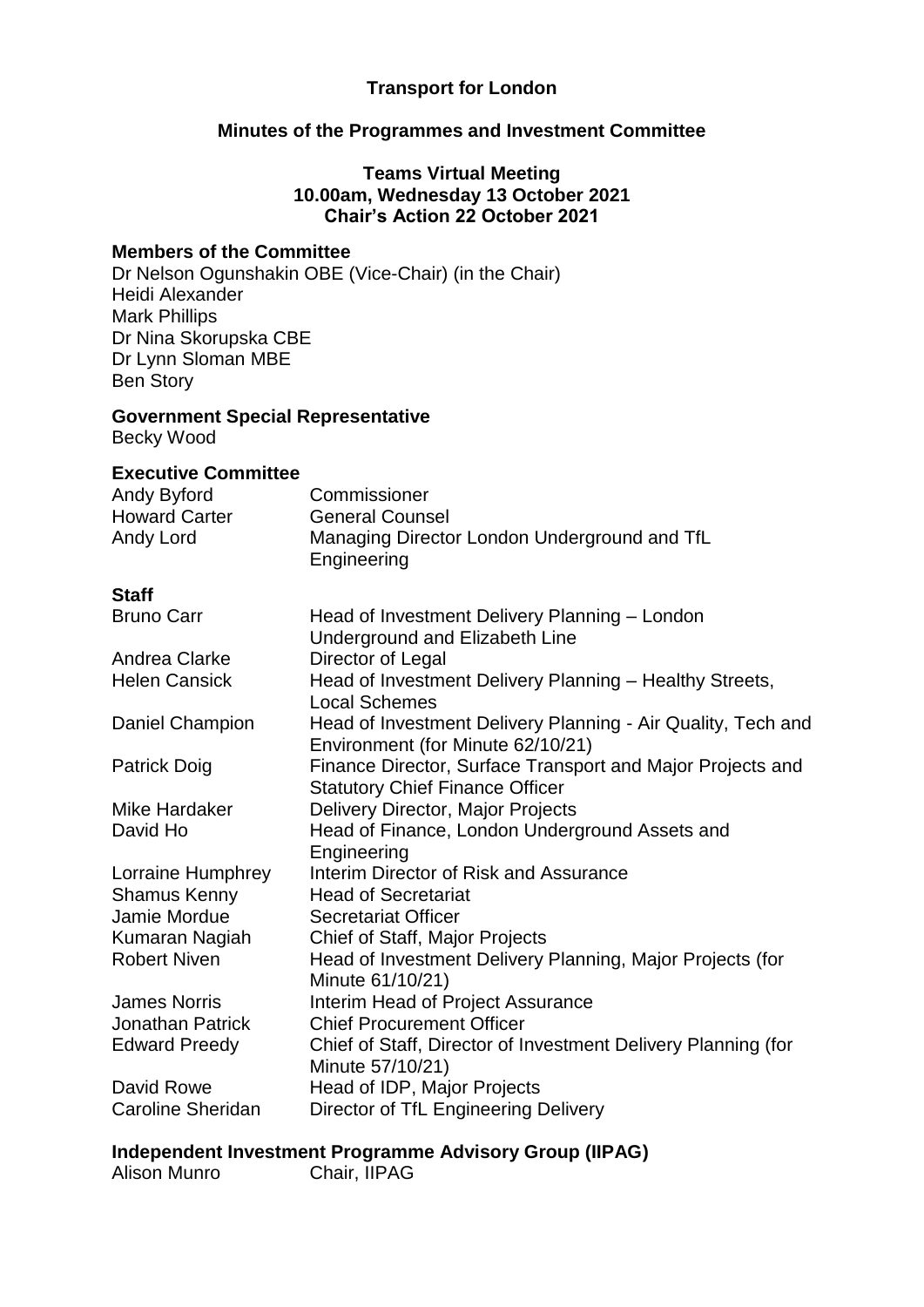# **49/10/21 Apologies for Absence and Chair's Announcements**

Apologies for absence had been received from Professor Greg Clark CBE. In his absence, Dr Nelson Ogunshakin OBE would chair the meeting. Simon Kilonback, Chief Finance Officer, Stuart Harvey, Director of Major Projects, Gareth Powell, Managing Director Surface Transport, and Alexandra Batey, Director of Investment Delivery Planning, were also unable to attend the meeting. The Commissioner and Heidi Alexander advised that they had to leave the meeting early but would return when possible.

The flexibility of meetings regulations, which applied to TfL from August 2020 and enabled it to take decisions via videoconference, expired on 6 May 2021. As the Committee was unable to meet in person, any decisions required would be taken by Chair's Action, following the discussion of the item with Members. The Chair of the Committee reviewed the notes of the meeting and on 22 October 2021 exercised Chair's Action to approve the items that required decisions.

The Chair reminded those present that safety was paramount at TfL and encouraged Members to raise any safety issues during discussions on a relevant item or with TfL staff after the meeting. No matters were raised.

An item on the Elephant and Castle Station Capacity Upgrade had been marked to follow. Discussions on the proposed Developer Agreement relating to the design and construction of a new subterranean station box and associated interfaces at Elephant and Castle were ongoing. As such, approvals would be sought once they were concluded. The withdrawal of this paper did not impact the request for Programme and Project Authority for this station within the item on London Underground Major Projects Stations Programme.

## **50/10/21 Declarations of Interests**

Members confirmed that their declarations of interests, as published on tfl.gov.uk, were up to date and there were no interests to declare that related specifically to items on the agenda.

Dr Lynn Sloman MBE had declared a new interest as Chair of the Welsh Government's Roads Review Panel. Her interests had been updated and published on the TfL website.

### **51/10/21 Minutes of the Meeting of the Committee held on 21 July 2021**

**On Friday 22 October 2021, the Chair, following consultation with the Committee, approved the minutes of the meeting held on 21 July 2021 as a correct record. The minutes would be provided to the Chair for signature at a future date.**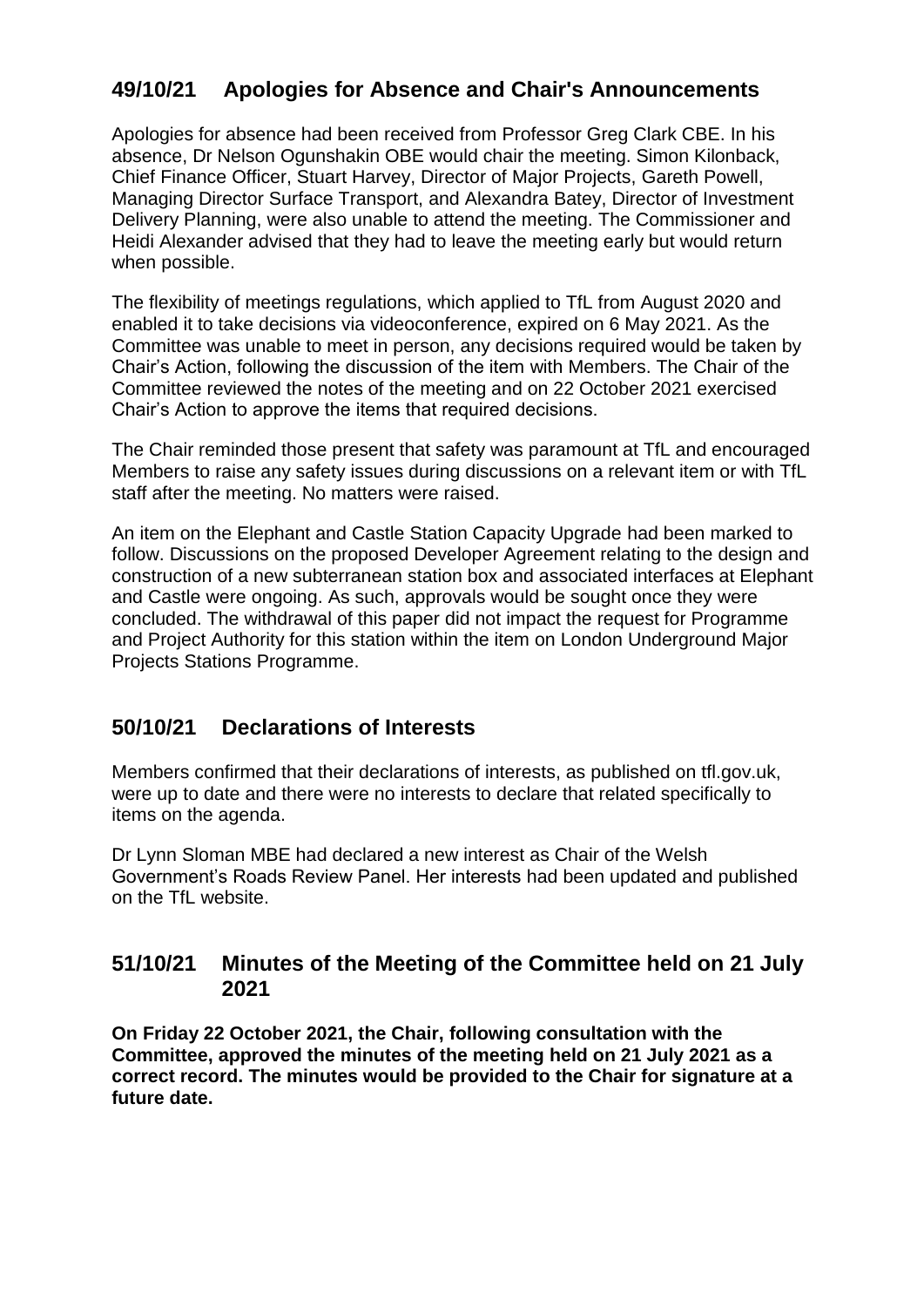# **52/10/21 Matters Arising and Actions List**

Howard Carter introduced the paper, which set out progress against actions agreed at previous meetings of the Committee.

**The Committee noted the actions list.**

# **53/10/21 Use of Delegated Authority**

Howard Carter introduced the paper, which provided an update on the use of delegated authority by the Committee, through the use of Chair's Action or of Procurement Authority and Programme and Project Authority, in respect of matters within the Committee's remit, granted by the Commissioner and the Chief Finance Officer.

Since the meeting on 21 July 2021, there had been no use of Chair's Action.

The Commissioner had approved five Procurement Authority requests relating to the Fleet Operator Recognition Scheme Concessionaire Contract Award, Supply of Signalling Equipment, Sponsorship of London Cycle Hire Scheme, Cable Car Operation and Maintenance, and a variation recommendation for Four Lines Modernisation Programme Support.

The Chief Finance Officer had also approved 10 Procurement Authority requests relating to Standalone Construction Projects, New Datacentre Co-location, Train Wheel Lathe Renewal and Enhancement at Northumberland Park and Upminster Depots and several material/component requests for the 73TS, 92TS, 96TS, S Stock Line Overhaul Programme and Southall Sidings Road Rail Access.

There were no Mayoral Directions to TfL within the Committee's remit.

**The Committee noted the paper.**

# **54/10/21 Investment Programme Report – Quarter 2 2021/22**

Mike Hardaker introduced the paper and the supplementary information on Part 2 of the agenda, which set out the progress and performance in Quarter 2 2021/22 of a range of projects that would deliver world-class transport services to London. The report also contained updates on notable progress made after the end of the quarter.

The format of the report had been updated to enable better tracking of changes in projects over time and to ensure consistency with other TfL quarterly reports.

On safety, site visits continued to be restricted to essential visits only, to protect critical activities and keep confirmed Covid-19 cases as low as possible. Virtual site visits and remote testing were being used as alternatives. There were four accidents reported under the Reporting of Injuries, Diseases and Dangerous Occurrences Regulations, which was an increase of one from the previous quarter. Managers were talking to supply chain partners to determine whether any patterns were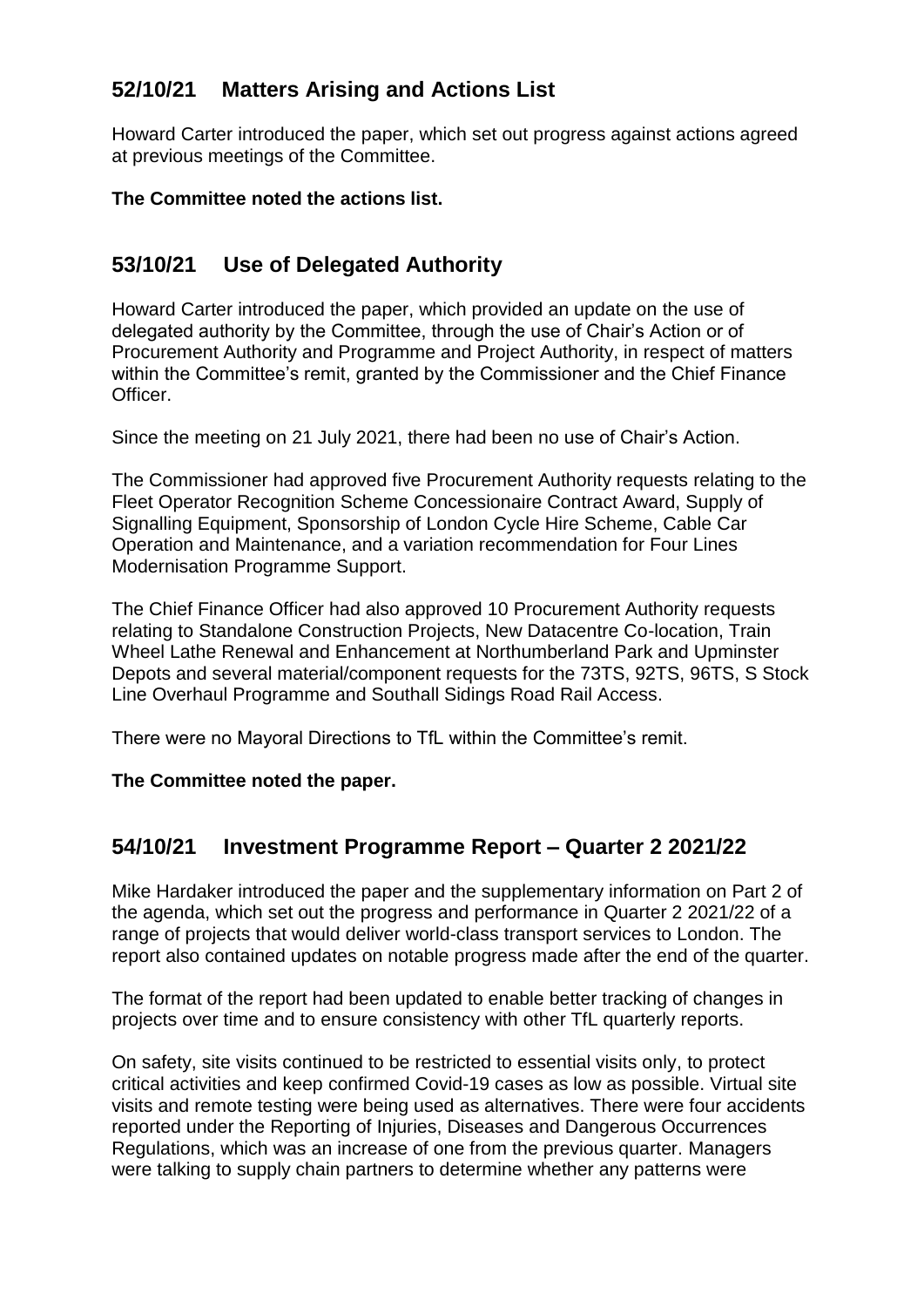emerging since staff returned to work. Overall, there was a downward trend on injuries from the previous quarter, with the most common cases being slips, trips and falls. Briefings and informal conversations had increased.

Ninety-five percent of strategic milestones had been delivered early or were due to be delivered on time. The exception to this was the Rotherhithe Tunnel. Additional work would be undertaken to ascertain whether the refurbishment of the Rotherhithe Tunnel could be deferred until after the opening of the Silvertown Tunnel.

The Northern Line Extension (NLE) had opened slightly ahead of schedule on 20 September 2021 and for £160m less than first estimated. The delivery of the project had not always been easy but the outcome was a good demonstration of what could be achieved through collaborative working and when TfL had sustainable funding. Since opening, there had been 10,000 tap ins per day at Nine Elms station and 5,000 tap ins per day at Battersea Power Station station.

On Four Lines Modernisation, there had been a 10 percent improvement in run time on the north side of the Circle line. There had been a good weekend of testing on Signalling Migration Area (SMA) 8, however several software challenges had occurred on SMA5.

Train cars one to three in the Docklands Light Railway Rolling Stock Programme were ready for static testing. Work on the northern sidings at Beckton had started.

On the Piccadilly line upgrade, the manufacture of new trains began in August 2021 and work had progressed to construct the track formations at South Harrow Sidings. The High Voltage Power (Design and Build) framework Invitation to Tender had been issued in April 2021 and award recommendation was targeted for January 2022. The Piccadilly line upgrade was also being used as an incubator for environmental initiatives. The Estimated Final Cost (EFC) had been reduced by over £600m as a result of value engineering.

On the Silvertown Tunnel, piling for the launch chamber had been completed. The tunnel boring machine (TBM) was due on site in early 2022, with TBM launch expected from May 2022. Community liaison panels had been established on both sides of the river, chaired by councillors from Greenwich and Newham, and an interactive website had been launched for residents to learn more about the scheme. An independent expert would be sought to provide assurance. A separate item on the Silvertown Tunnel appeared elsewhere on the agenda (see Minute 58/10/21)

It was noted that the costs of settlement for the Silvertown Tunnel were outside of the project costs. As they did not directly lead to the construction of the asset, they were required to be written off. In addition to this, the negotiation was commercially sensitive and could not have been reported.

The viaduct structure at Barking Riverside Extension had been completed. The track slab had been finalised and most of the track installed. Stage 14 signalling commissioning was completed in July 2021 and the penultimate stage, Stage 15, connecting the viaduct to the existing network, was completed during an extended possession over the August 2021 bank holiday weekend.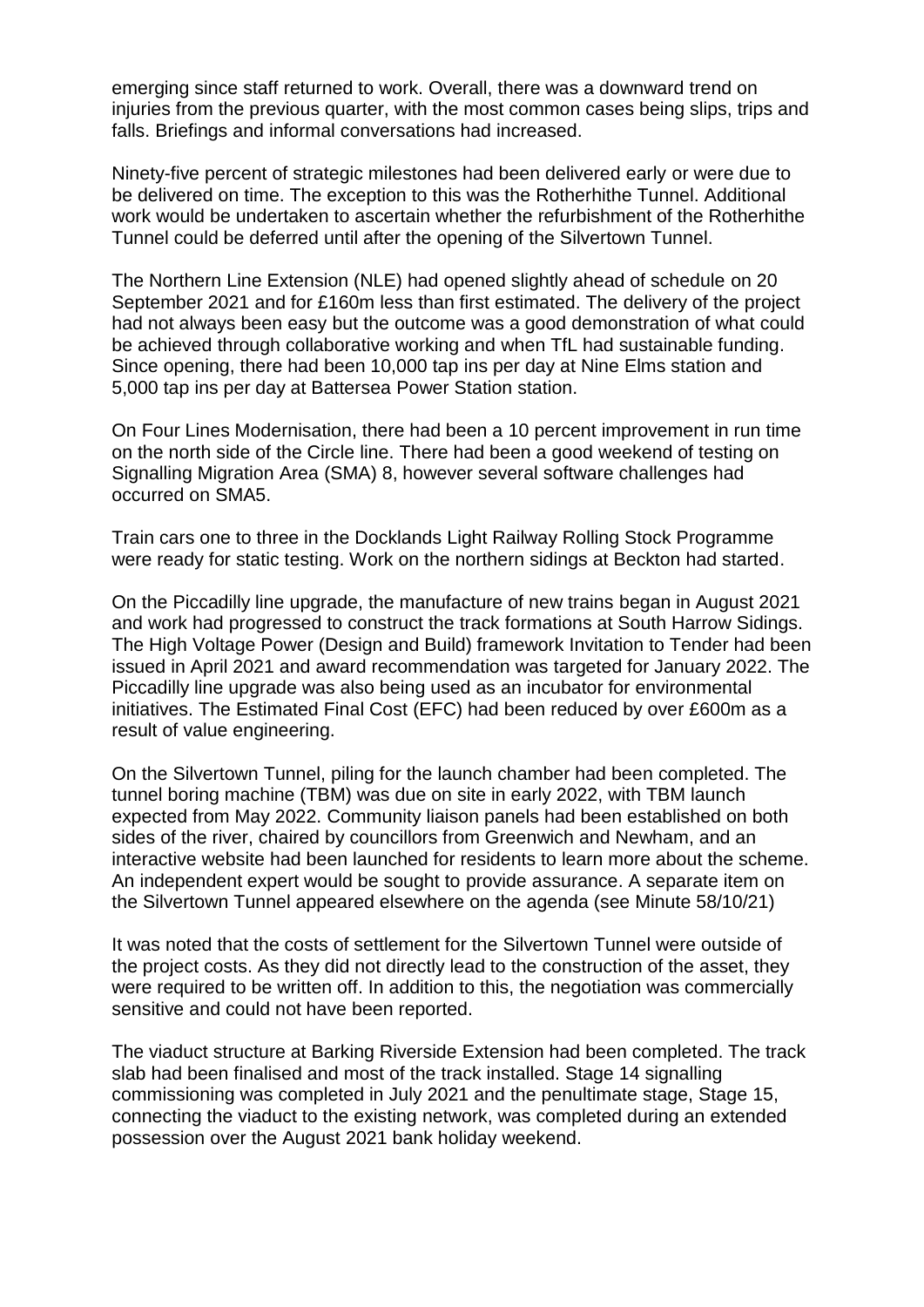On the Bank station capacity upgrade, work was ongoing to prepare for the blockade in January 2022. There were similarities between the work at Bank and the Kennington step plate junction and so, to share knowledge across projects, staff would move from NLE to Bank.

London Underground (LU) work continued at Paddington station on the redevelopment of the Bakerloo line ticket hall. Work to fit out the new Hooper's Court and Brompton Road entrance of Knightsbridge station was ongoing and due to be opened in early 2022. Both of which would deliver step-free access (SFA). Tottenham Hale station was on track to open at the end of 2021.

Osterley station became the 89<sup>th</sup> SFA, with two further stations expected to be delivered by the end of the year. Subject to discussions with the supply chain, the intention was to restart on the paused SFA improvements at Burnt Oak, Hanger Lane and Northolt stations.

The Acton train modification unit had been completed in July 2021 and would support ongoing LU fleet renewals. A strategic review of facilities at Acton warehouse and Lillie Bridge depot was being undertaken.

Good progress had been made on track renewals. Nearly all renewals had been completed at Ealing Common depot and significant renewals had been completed on the south side of the Circle and District line. There was one significant injury during the period. TfL and Balfour Beatty were working to understand what had happened and take forward lessons learnt.

On Rolling Stock, good progress continued to be made on the Central Line Improvement Programme. TfL had taken the opportunity to accelerate accessibility works on the Waterloo & City line fleets, whilst there was a reduced service on the line. Engineering fleets, delivered in the 1960s, performed well but required a lot of maintenance. Working with the supply chain, TfL had begun to detail options available to renew the fleet to improve flexibility and value for money. The equipment was made bespoke to the Deep Tube network.

On Healthy Streets and Active Travel, TfL continued to meet with the Department for Transport's (DfT's) Active Travel Oversight Group. There had been 7.3km of cycle lanes delivered since the June 2021 funding settlement, including links to the new NLE stations. A further 20.8km were in construction.

In August 2021, a cyclist was sadly killed in Holborn at the junction of Southampton Row and Theobalds Road. The London Borough of Camden implemented interim safety improvements and further changes were expected in 2022. TfL anticipated a full transformation scheme for the Holborn area to come forward, which would need to be considered in relation to any new funding deal with the DfT.

It had been agreed with the Mayor to accelerate the lowering speed limits programme and introduce 20mph limits on 140km of the Transport for London Road Network by March 2023. This included works to create a pedestrianised crossing on the north side of Battersea Bridge, widening the footways and making Chelsea Embankment 20mph.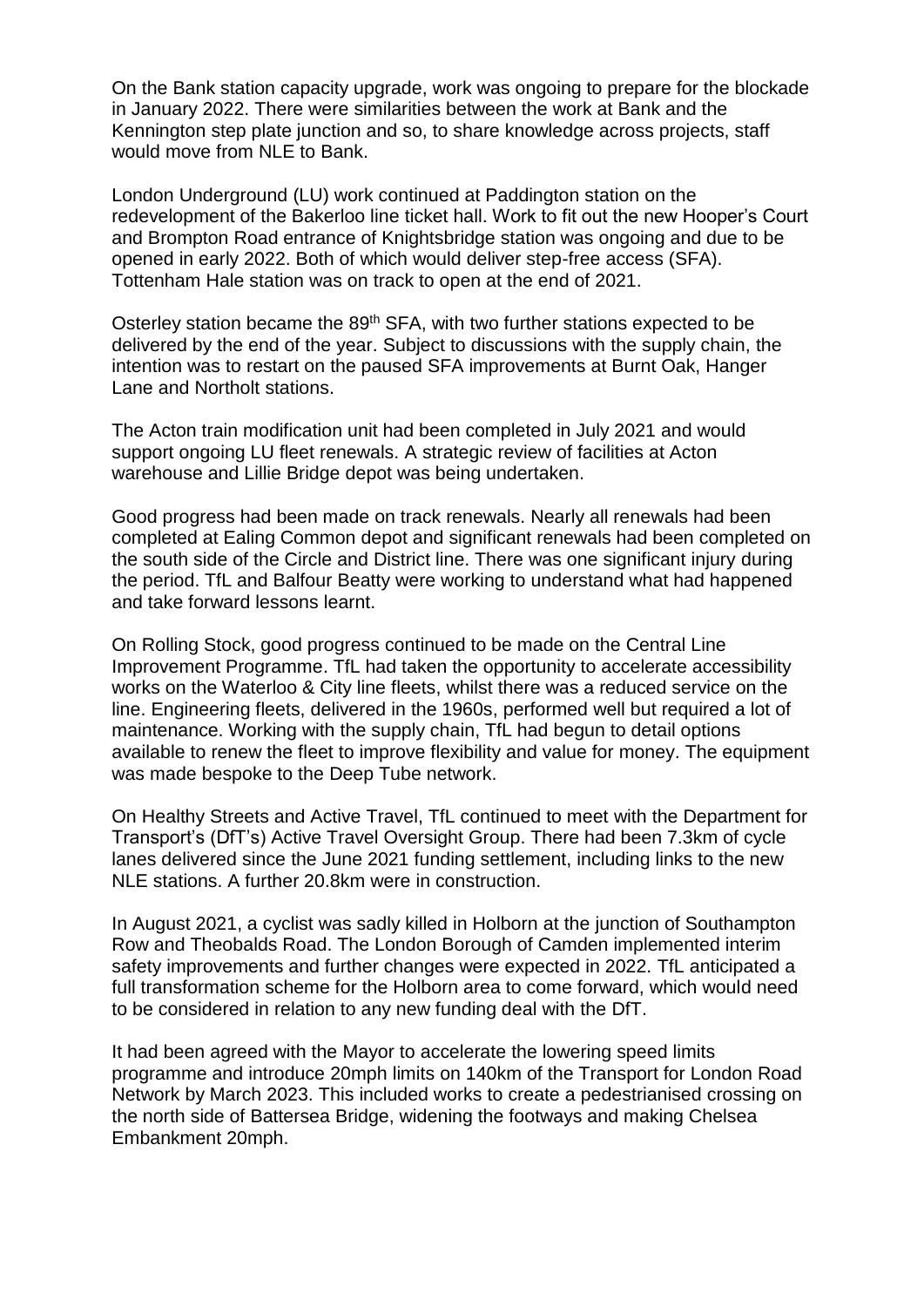On air quality, the Ultra Low Emission Zone would be launched on 25 October 2021. Final preparations would take place over the following days, updates to the TfL website and mobile app were ready to go live and new boundary signs had been installed on the North and South Circular Roads.

On Surface Transport renewals, work hard started to replace the largest Roller Shutter Joint in London, which was life expired, on the A40 Westway. Two lanes of traffic were kept open in the week, although more extensive possession would be required on weekends.

The third phase of embedded track renewals for the trams at Reeves Corner was completed in August 2021. Highway resurfacing work in the centre of Croydon and further repair works to the Addiscombe Road Bridge were also completed during the possession.

The Committee welcomed the updated format of the report. Members asked that, if appropriate, EFC performance note if the scope had changed.

Members commended the work done to have 95 per cent of strategic milestones forecast to be delivered on time or early. Achieving the milestones was taken seriously and a series of sub-milestones acted as early warning systems. Openness and collaboration across TfL and with the supply chain helped to achieve milestones.

**The Committee noted the paper and exempt supplementary information on Part 2 of the agenda.**

## **55/10/21 TfL Project Assurance Update**

Lorraine Humphrey introduced the paper and the supplementary information on Part 2 of the agenda, which provided an update on Project Assurance work undertaken between 27 June and 18 September 2021.

During the period, four programme reviews were undertaken, with the Independent Investment Programme Advisory Group (IIPAG) involved in all four. Fourteen project assurance reviews were undertaken, with IIPAG involved in three reviews. The reviews resulted in a total of 69 recommendations, of which six were considered critical.

The number of overdue IIPAG recommendations had reduced from 21 to 11 and the number of overdue Project Assurance recommendations had reduced from 52 to 44. Four of the overdue recommendations were critical recommendations; two related to the General Data Protection Regulation Project, one to the Barking Riverside Extension project team being under resourced and one to the need to ensure that the business case for the Central line Signalling and Control Project demonstrated value for money.

The paper raised three critical issues, following a review of the Rotherhithe Tunnel. A further review had been undertaken, which would determine the correct scope, what was needed to ensure value for money and to deliver a more robust estimated final cost.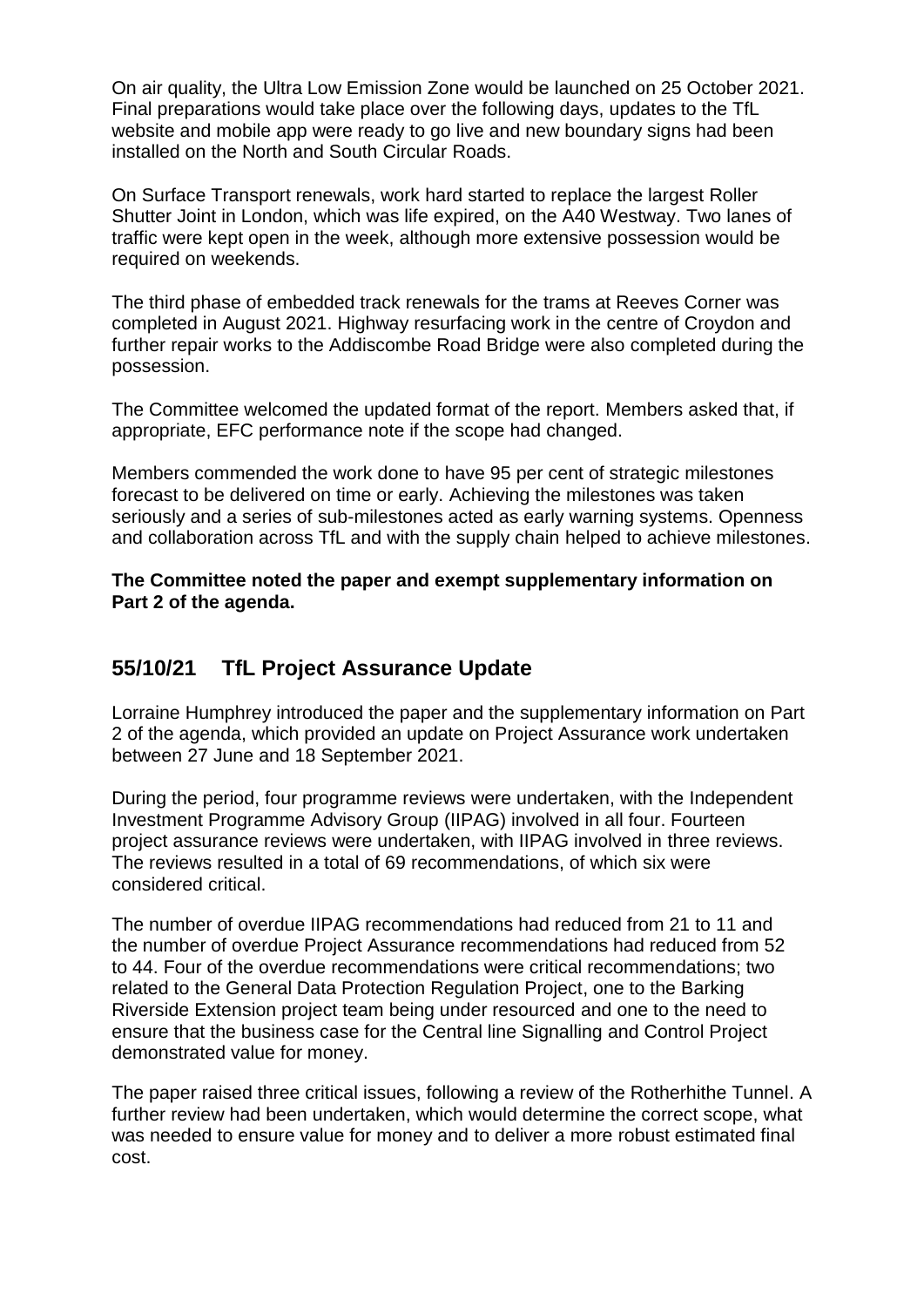**The Committee noted the report and the exempt supplementary information on Part 2 of the agenda.**

## **56/10/21 Independent Investment Programme Advisory Group Quarterly Report**

Lorraine Humphrey and Alison Munro introduced the paper and the supplementary information on Part 2 of the agenda. The paper provided an update on the work undertaken by the Independent Investment Programme Advisory Group (IIPAG) since the last meeting of the Committee.

Three areas of cross cutting work had been completed during the period. These related to the annual review of first and second line of defence, asset information and a review of programmes made on reporting value for money.

Members welcomed the progress made in establishing a common understanding of the state of good repair (SOGR) of assets. Members supported the need for consistent metrics that could be applied across all assets, give an insight into consequences of not replacing or renewing an asset and show how things had changed over time. Given the increasing importance of the quality of data, TfL should consider it as an asset in itself.

TfL had a good understanding of where data was held and the quality of the data. There was a focus on areas where this was lacking, for example on civil infrastructure and drainage in London Underground (LU). In some areas, such as for LU track, there was a near complete data set, which included a heat map that showed the status of the track. Having a good knowledge of the SOGR was particularly important in relation to funding discussions. Members asked for a briefing on how TfL captured and used asset data. **[Action: Andy Lord]**

**The Committee noted the paper and the exempt supplementary information on Part 2 of the agenda.**

## **57/10/21 Review of Progress on Value for Money**

Edward Preedy introduced the paper and the supplementary information on Part 2 of the agenda, which set out progress to date in developing a comprehensive Value for Money (VfM) programme to improve TfL's capital delivery.

The work on VfM was structured around four outcomes: cultivating a VfM culture within TfL; ensuring that the Five Case model of decision-making was the key driver of investment decisions; ensuring that VfM was considered at every stage of the decision-making process or lifecycle; and monitoring and regularly reporting TfL's VfM initiatives alongside the achievements of objectives.

To ensure that there was a genuine organisational shift and a building of understanding of what VfM meant, a director led review group was established. This looked across all capital delivery, promoted consistency, avoided duplication and provided a forum for improvement initiatives.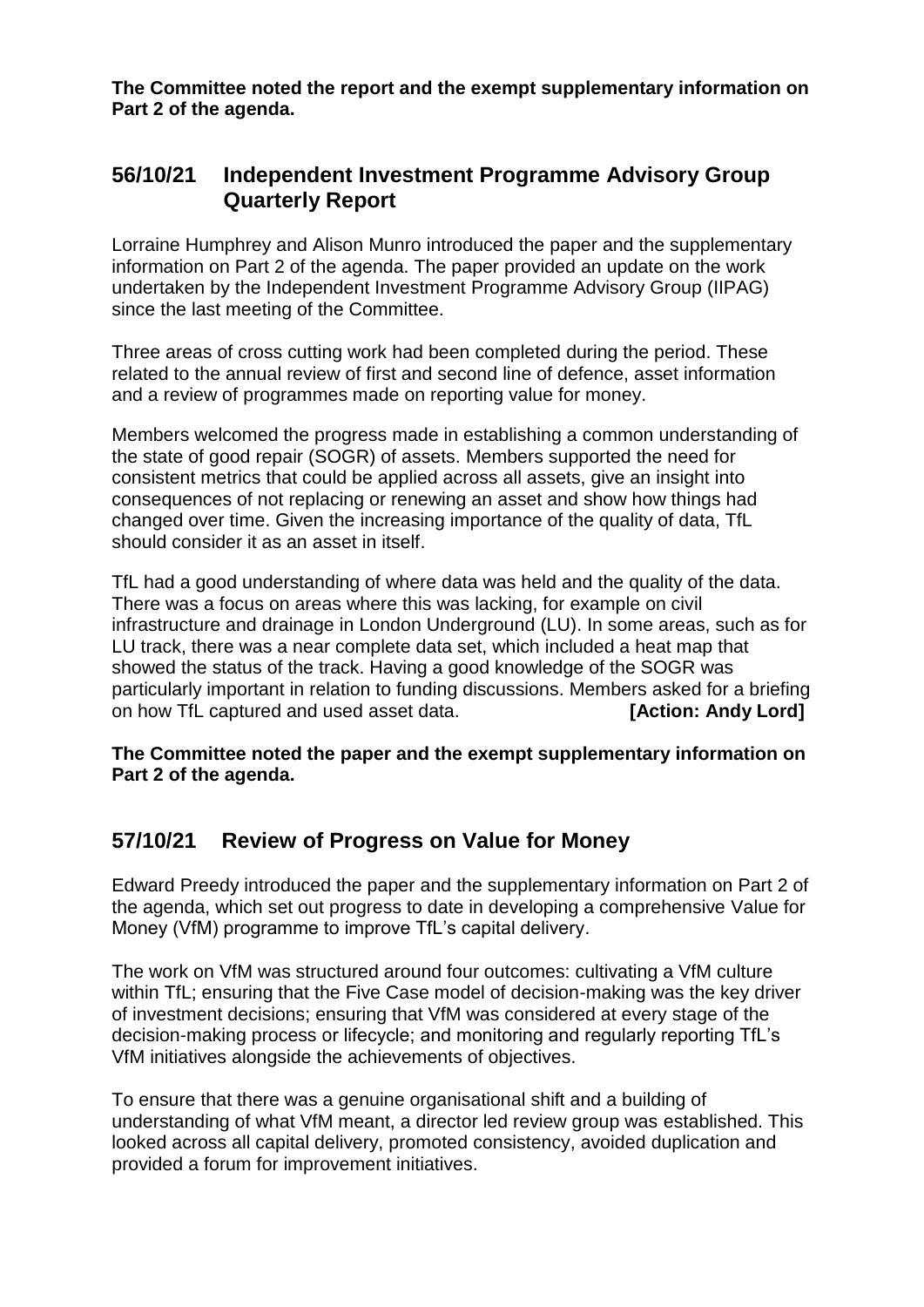Following the submission of the Capital Efficiencies Plan to the Department for Transport in July 2021, a new pan-TfL Capital Improvement Group was established to centralise governance of capital improvement activity.

On business case development, the approach and decision-making processes had been enhanced, for example through producing more succinct summaries and drawing out VfM considerations at each stage.

A series of systems and check points throughout project lifecycles had been created, to enable more consistent and timely decisions. For example, a central projects list and business case repository captured all project activity from an early stage and the key business case metrics. VfM checklists had also been introduced at stage gates.

Future work would continue the drive for efficiencies, as outlined in the Capital Efficiencies Plan, particularly in areas such as equity.

Members recognised that any project could only represent VfM if it achieved its objectives. When setting strategic outcomes, it would be more helpful to consider three or four primary objectives, such as modal share shifts or net emissions. This would provide a better insight into how projects were contributing to the Mayor's Transport Strategy (MTS). Historically there had been more focus on enhancements, as they more naturally contributed to the MTS. TfL sought to develop 10-15 objectives that would capture enhancement and renewal schemes simultaneously. From this, the highest priority objectives would be established and connected to an MTS tracker.

The Independent Investment Programme Advisory Group (IIPAG) commended the work that had been undertaken, which went wider than the original IIPAG report on VfM. Good progress had been made, particularly in relation to efficiencies and culture, but there was still some work to be done on business cases. Enhanced scrutiny and governance on VfM in business cases would help to progress further. Project Assurance reviewed business cases to ensure that key points and objectives were identified, strengthen the cases, and make them work effectively.

#### **The Committee noted the paper and the supplementary information on Part 2 of the agenda.**

### **58/10/21 Silvertown Tunnel**

Mike Hardaker introduced the paper and the supplementary information on Part 2 of the agenda, which provided an update on the Silvertown Tunnel project, including progress with design and construction, since the Committee last considered a specific paper on the scheme in July 2019.

The piling for the launch chamber was complete and work to excavate had begun. The delivery of the tunnel boring machine was slightly ahead of schedule and factory acceptance testing was expected to be completed by December 2021.

On site progress was good. Hybrid vehicles were used where possible, which resulted in a reduction of traditional fuel use by 80 per cent on site. Most of the spoil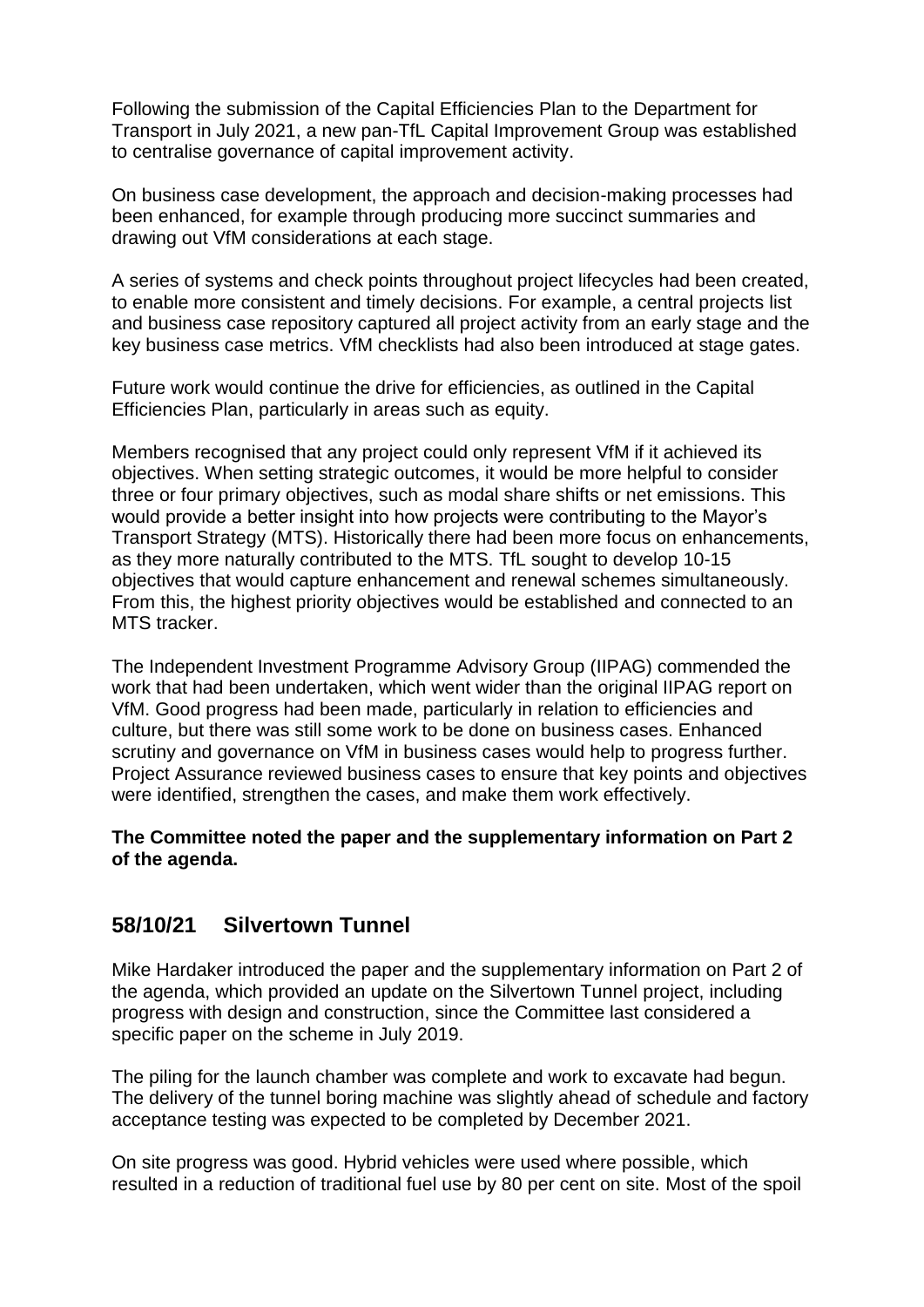had been transported off site via the Thames, which had allowed 3,500 heavy goods vehicle loads to be taken off the road.

Work on the user charging system, which would be used on the Silvertown Tunnel and Blackwall Tunnel, was ongoing.

TfL was undertaking a range of monitoring, modelling and assessment work to ensure the project's benefits, impacts and any changes in transport patterns due to the coronavirus pandemic were understood. Communications and engagement sessions continued and were planned to extend beyond the project lifecycle.

The paper requested a transfer of existing Authority, for the user charging element of the project, from the Major Projects Directorate to Projects and Programme Delivery (PPD). This reflected delivery expertise in PPD and the need to be consistent in TfL's approach to user charging.

Members shared that there was growing recognition from climate scientists that reduced traffic volumes were necessary to achieve net-zero. User charging could reduce the number of cars crossing the river from current level, while more public transport use could increase the volume of people crossing the river.

TfL retained the responsibility for the setting and operating the user charge as to ensure it could effectively manage traffic. It had been forecast that the use of a user charge would result in no additional traffic along the corridor to Silvertown Tunnel and Blackwall Tunnel. Modelling showed an increase in the proportion of trips made by public transport from 10 per cent to 30 per cent. TfL was legally committed through the Development Consent Order process to achieve the environmental objectives set out.

Traffic remodelling would be re-run in 2022. The results from which would indicate how different sets of charges achieved different outcomes, in terms of both overall traffic level and what proportion of the traffic was made up of different vehicles. **[Action: David Rowe]**

The affordability of the charges would be important due to potential displacement of traffic to other crossings. Members stated that TfL should continue to work closely with local boroughs and the Silvertown Tunnel Implementation Group on the user charging levels.

**On Friday 22 October 2021, the Chair, having reviewed notes of the meeting, noted the paper and the related paper on Part 2 of the agenda and approved the transfer of Programme and Project Authority to the Air Quality and Environment Programme in respect of the user charging element of the Silvertown Tunnel scheme, at the sum set out in the paper on Part 2 of the agenda.**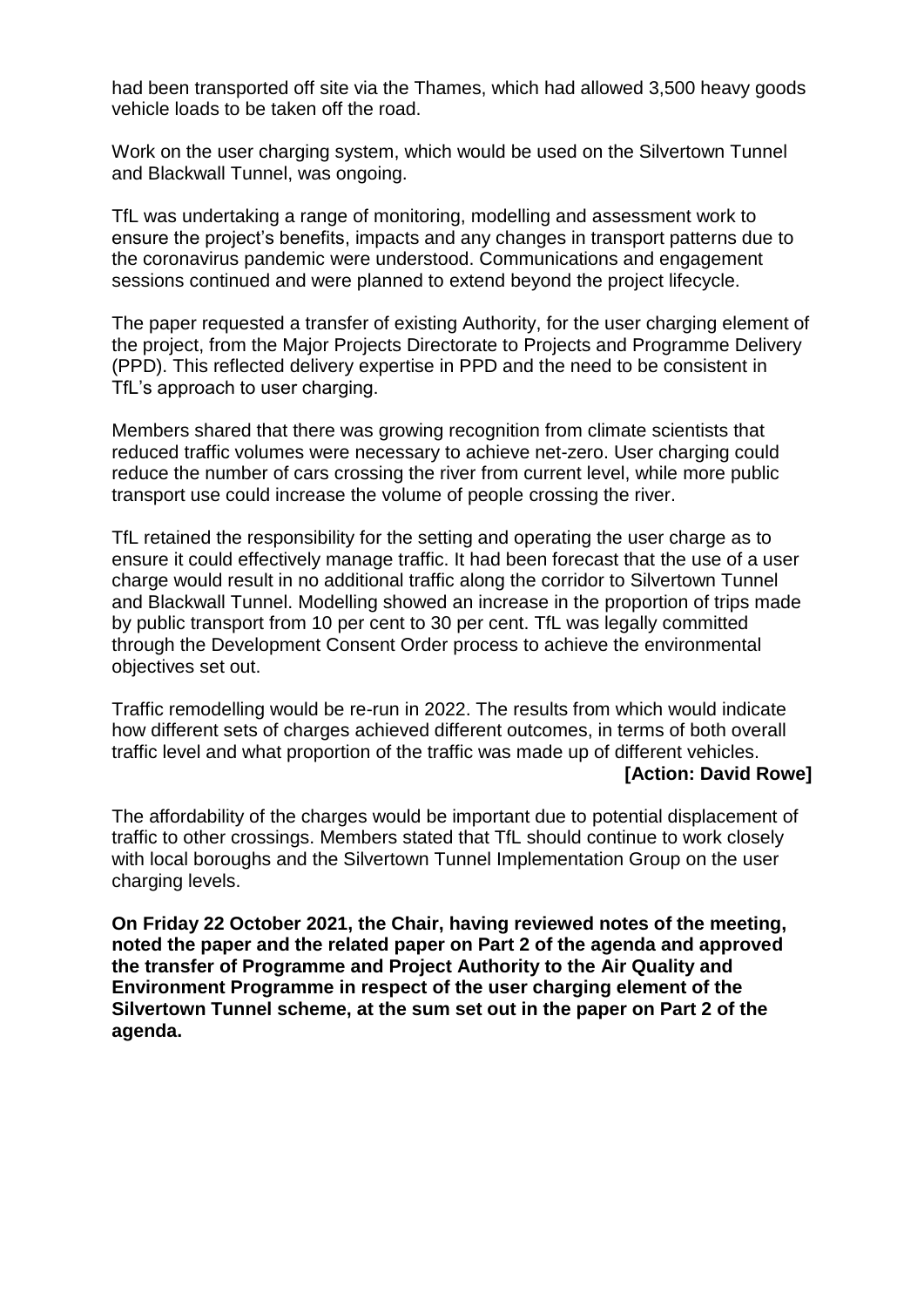## **59/10/21 London Underground Track Renewals Programme**

Andy Lord introduced the paper, which provided an update on the London Underground Track Renewals Programme, which delivered prioritised, critical asset renewals to maintain current levels of safety and reliability and, where possible, supported upgrade requirements.

Bruno Carr told the Committee that the Programme team had been working on the state of good repair (SOGR) with the Independent Investment Programme Advisory Group and TfL Project Assurance. There had been a change in metrics, which caused some issues in tracking historical data but TfL was now able to implement a standard SOGR metric; every asset would be given a red, amber, green or black rating.

Work on track was critical to the safety of the railway, as it did not fail safe. The paper set out how TfL would recover from coronavirus pandemic related stoppages and deliver 14-15km of work across the main ballasted track and Deep Tube over the coming years. The work would ensure safety and reliability, before seeking opportunities to improve track, in line with capacity. It was envisaged that all of the Deep Tube would have flat bottomed rail by 2030.

Additional works would be delivered on 3km of drainage assets, on which a low SOGR was known. A wider asset project was underway to collect asset condition data on the more difficult to survey and access drainage.

Several significant flooding events had occurred on the network over the summer period, which led to a stranded train and closed stations. A review of certain flooded locations was being undertaken to determine what more TfL could do to prevent it in the future.

Track renewals and replacements was intrusive and difficult to do in short windows. The most efficient, cost effective and least disruptive over the longer-term approach was to have larger blockades. There was a need to balance this with providing a good service and TfL helping London's economic recovery.

TfL Project Assurance had raised a critical issue in relation to potential impacts on the 2023 work bank, as a result of the lack of design work for the Programme. The procurement of external resource was an option to ensure designs were done in good time and did not disrupt delivery. Processes had been changed to make funds available for design work, with the intention of achieving a greater work bank than planned works. There was a national shortage of engineering resource and TfL was reaching out to other sectors.

Members stated the importance of ensuring that language used to describe asset condition was clear, as an asset rated as being in 'poor condition' did not mean that the safety of customers was compromised. It was noted that the charts were generally more engineering focussed and did not provide the whole context of mitigations being in place to ensure safety. An example of TfL operating 'life expired' assets safely was in the Bakerloo line fleet, which was 'life expired' but well maintained and continued to perform well.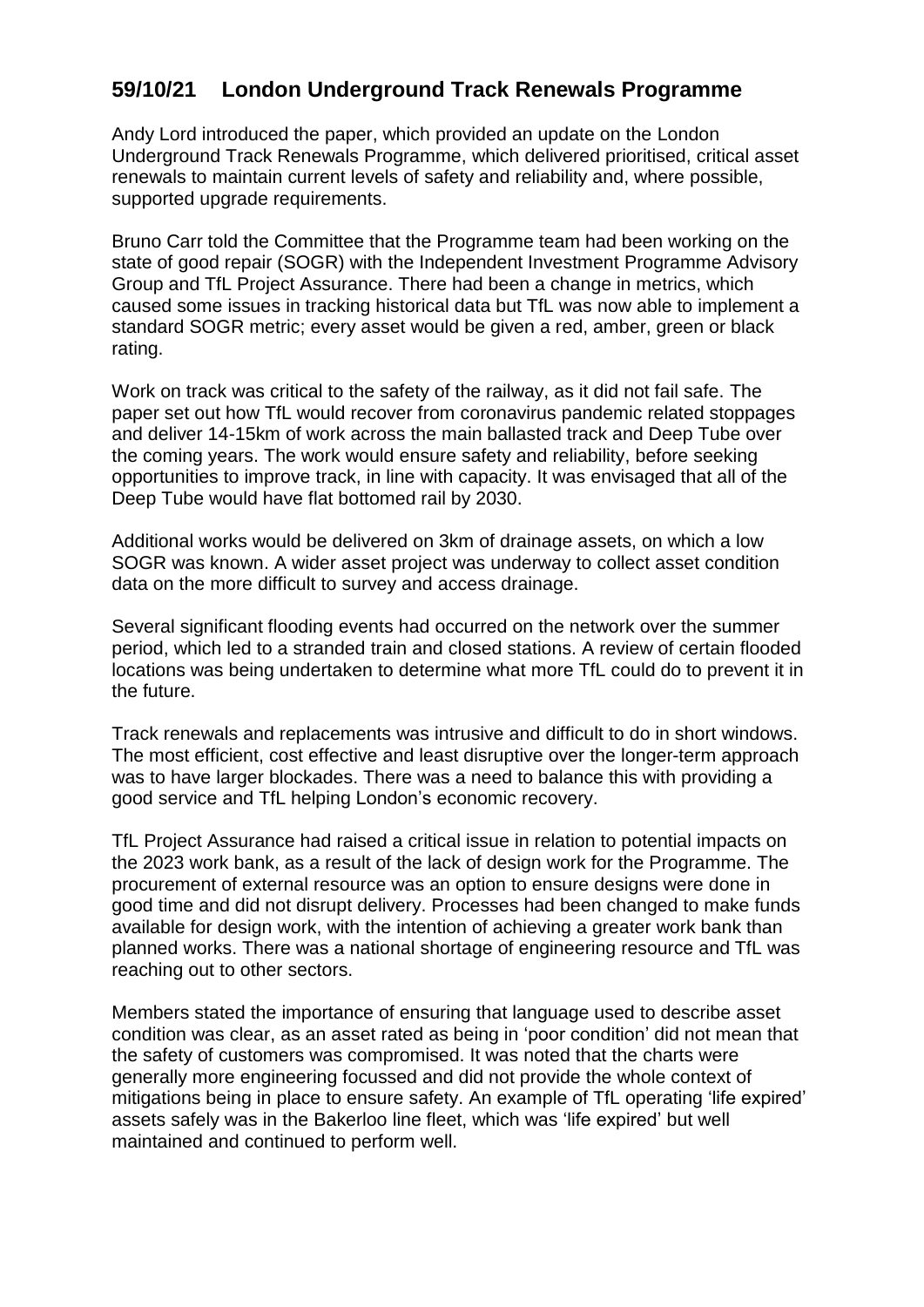Ideally there would be no track designated as 'life expired' however this would require a large financial commitment and have a big impact on service. A lot of the life expired track related to bull head rail, which was deemed life expired as a result of manufacturers not likely to provide replacements in the future. Track was regularly physically and electronically inspected and TfL would never operate a service unless it was safe to do so.

The Board would be kept appraised of changes in asset condition, so it could understand what the backlog was over the coming years.

#### **The Committee noted the paper.**

## **60/10/21 London Underground Signalling and Controls Programme**

Andy Lord introduced the paper, which provided an update on the London Underground Signalling and Controls Programme and requested additional Programme and Project Authority in line with the do minimum scenario in the Long-Term Capital Plan.

The Programme was split into renewals and incremental upgrades. On renewals, the Programme would extend the life of existing systems and replace critical obsolescence, primarily on the Central and Bakerloo lines. An incremental upgrade approach, replacing larger one-off replacement approach, would minimise operational disruption and funding requirements.

Computerised systems generally did not last as long as mechanical systems; in computerised systems, components required regular updates in a specific order. TfL delivery teams had worked closely with the original equipment manufacturers to determine the order in which the components should be updated.

This marked a critical change in strategy and was needed because of specific component failures on the more modern systems, for which replacements were scarce. Maintenance teams worked across TfL to ensure spares were used efficiently. The approach would allow TfL to support fleet expansion in the future and reduce the likelihood of needing to do major single point upgrades.

There were huge financial and operational advantages to having standardised signalling systems.

TfL Project Assurance thought the change in approach was sensible. Work was needed on how TfL would best achieve value for money where there was only one supplier that could do the work.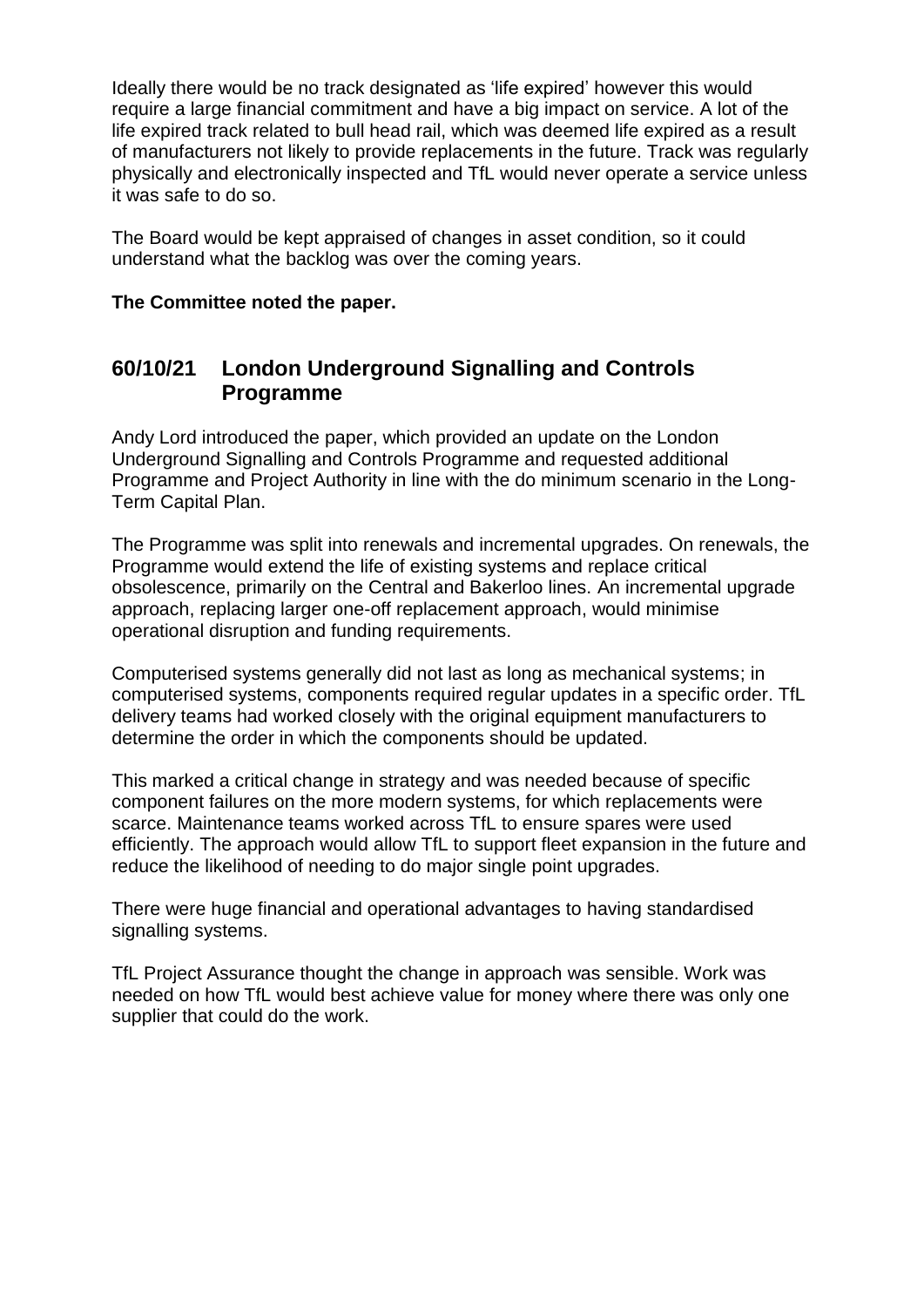**On Friday 22 October 2021, the Chair, having reviewed notes of the meeting, noted the paper and:**

- **1 approved additional Programme and Project Authority of £94.4m for the London Underground Signalling and Controls Programme, giving a total Programme and Project Authority of £306.7m (figures in outturn including risk); and**
- **2 noted that the matters for which Authorities are sought above include commitments that extend beyond the period of the Business Plan and "Revised Budget" approved by TfL Board on 28 July 2021. Appropriate provision will, therefore, need to be made for those commitments in future Business Plans.**

### **61/10/21 London Underground Major Projects Stations Programme**

Mike Hardaker introduced the paper and the supplementary information on Part 2 of the agenda, which provided an update on the progress of the London Underground Major Projects Stations Programme. The paper sought adjustments to the Programme and Project Authorities (including reductions) and requested additional Authority to progress the Elephant & Castle station capacity upgrade.

Due to the current funding constraints, the Programme was focussed on projects that were in progress and coming to completion, and those that had a third-party funding element.

At Bank station, work was focussed on the blockade in January 2022. There was a need to ensure that appropriate information and contingencies were available. A new Programme Manager was in place to look at the interfaces between the Central and Northern lines. Production and quality issues with cladding had arisen but were expected to be resolved.

At Elephant & Castle station, the scheme would combine the separate Bakerloo and Northern line tickets halls into a single facility and include provision of safeguarding for the Bakerloo line upgrade. The developer, Delancey, would deliver the station box and TfL would deliver the fit out and completion of the tunnel connections.

The Camden Town Station Capacity Upgrade and Holborn Station Capacity Upgrade projects were on hold, subject to future funding.

**On Friday 22 October 2021, the Chair, having reviewed notes of the meeting, noted the paper and the supplementary paper on Part 2 of the agenda and approved additional Programme and Project Authority of £54.7m for the London Underground Major Projects Stations Programme.**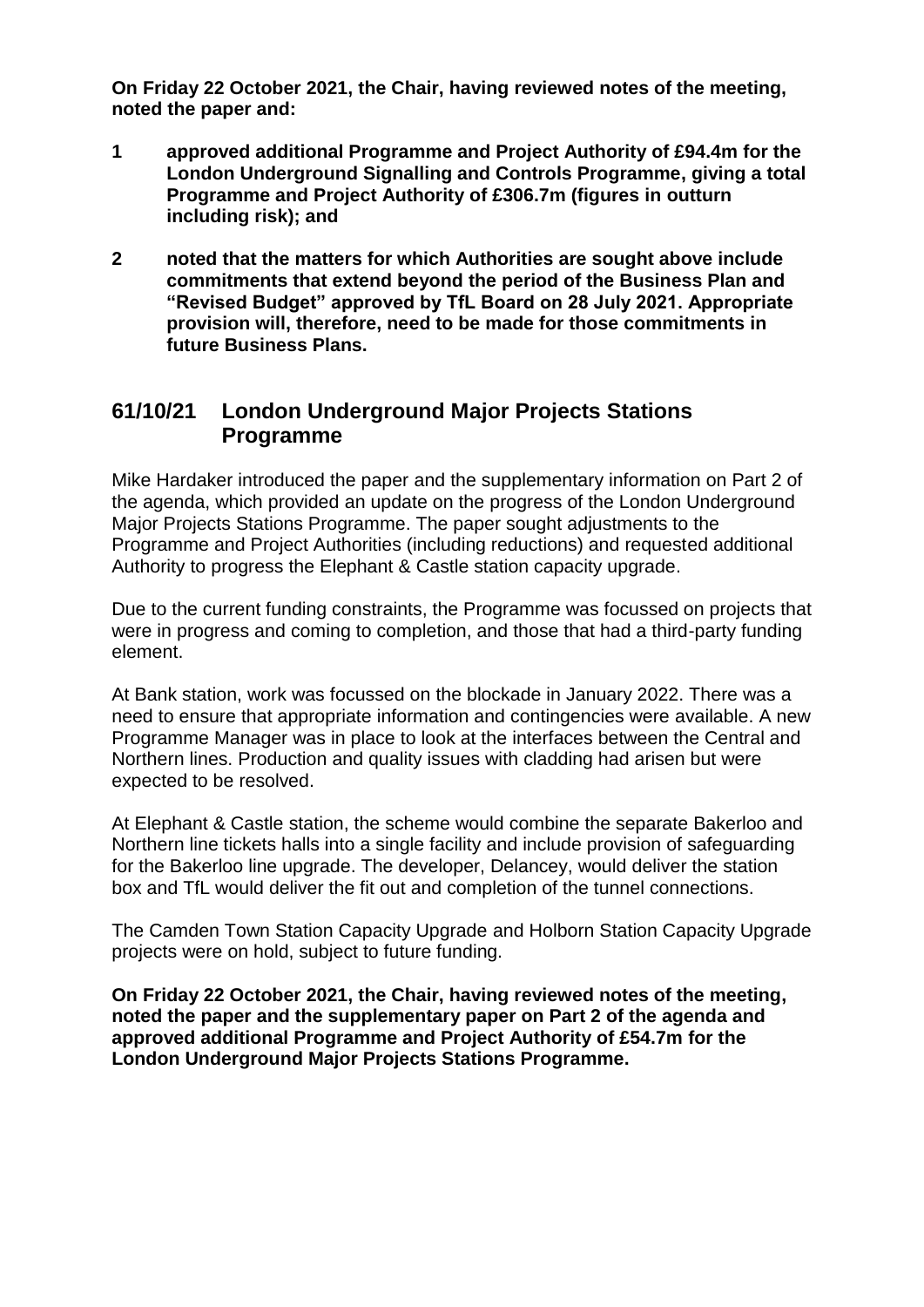# **62/10/21 Surface Technology Programme**

Daniel Champion introduced the paper and the supplementary information on Part 2 of the agenda, which provided an update on the Surface Technology Programme.

Seventy-five per cent of the Surface Technology Programme was renewals of critical operational technologies, such as the enforcement and compliance operating system and iBus2. The remaining 25 per cent of the Programme was made up of enhancements for key TfL priorities, such as the Deployable Enforcement Cameras on roads and body-worn cameras for staff. In addition to this, 500 e-bikes would be rolled out by summer 2022.

While the paper had been scheduled to be presented to the Committee in March 2022, increased delivery confidence and positive performance meant it was brought earlier. This reduced the risk of contract extensions for older operationally critical technology.

**On Friday 22 October 2021, the Chair, having reviewed notes of the meeting, noted the paper and exempt supplemental information in the paper on Part 2 of the agenda and:**

- **1 approved an additional £30.1m budgeted Programme and Project Authority for the Surface Technology Programme, taking the total Programme and Project Authority to £140.0m;**
- **2 noted that the matters for which Authorities are sought above include commitments that extend beyond the period of the Business Plan and Budget. Appropriate provision will, therefore, need to be made for those commitments in future Business Plans and Budgets; and**
	- **3 noted that Procurement Authority for the various initiatives will be sought at officer level in accordance with Standing Orders.**

### **63/10/21 Members' Suggestions for Future Discussion Items**

Howard Carter introduced the current forward plan for the Committee.

In addition to a briefing on asset data (as at Minute 56/10/21), Members requested a visit to Tottenham Hale station to see the progress made. **[Action: Andy Lord]**

### **The Committee noted the paper.**

### **64/10/21 Any Other Business the Chair Considers Urgent**

There was no urgent business.